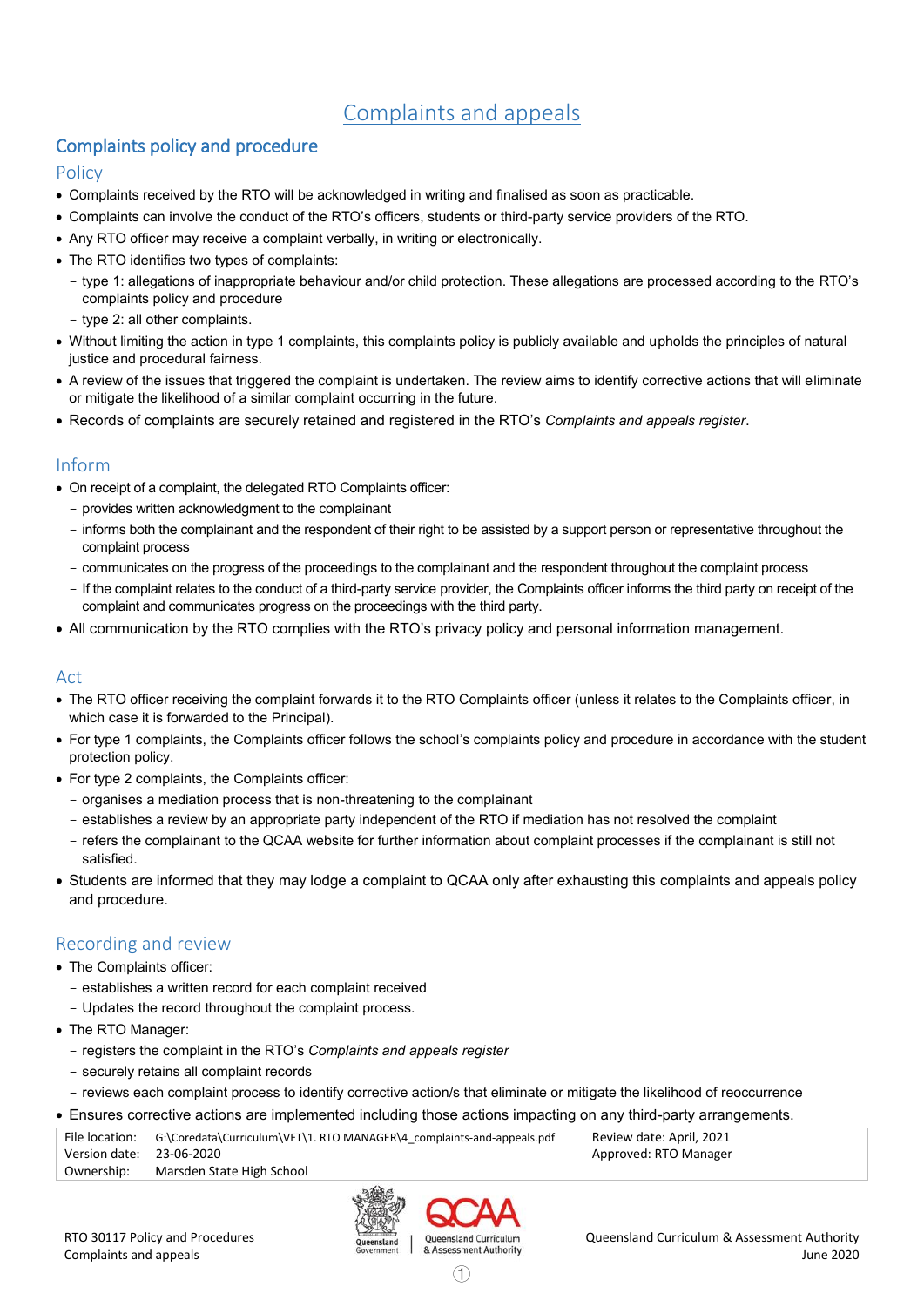# Requirements for processing complaints

### **Complaints**

- The receiving RTO officer informs the complainant that an appropriate delegated RTO officer will contact them regarding the complaint.
- Whenever applicable, the receiving RTO officer ensures that the safety of the complainant is maintained.

### Forwarding complaints

- For type 1 complaints, the receiving RTO officer immediately commences to implement the school's complaints or child protection policy.
- For all other complaints, the receiving officer forwards the complaint to the RTO's Complaints officer for processing (unless it relates to the Complaints officer, in which case it is forwarded to the Principal).
- The Complaints officer is responsible for ensuring a written record is established for all complaints received (unless it relates to the Complaints officer, in which case the Principal is responsible).

# Timeframe

- The Complaints officer finalises complaints within 60 calendar days.
- If more than 60 days are required, the complainant and respondent are informed in writing of the reasons for the need to extend the time required to finalise the complaint.

### Impacting policies and procedures

Policies that must be considered in conjunction with this policy and procedure include the school's:

- privacy policy
- Student protection policy.

# Appeals

### Policy

- All appeals received by the RTO will be acknowledged in writing and finalised as soon as practicable.
- Two types of appeal may be lodged:
	- appeal of final assessment decision
	- appeal of any other RTO decision.
- This policy is publicly available and upholds the principles of natural justice and procedural fairness.
- A record of each appeal process is reviewed to identify and implement corrective actions that aim to eliminate or mitigate the likelihood of reoccurrence.
- Records of appeals are securely retained and registered in the RTO's *Complaints and appeals register*.

### Inform

- The RTO Manager provides written acknowledgment to the appellant.
- On receipt of an appeal, the RTO Manager informs a third party of the appeal if the appeal relates to a decision made by an employee of the third party.
- The RTO Manager communicates the progression of the appeal to all parties throughout the appeals process.

# Act

- When appealing final assessment decisions, the RTO Manager actions the following process:
	- appellant's trainer/assessor reviews the decision
	- if the appellant is not satisfied, an independent trainer/assessor reviews the assessment decision
	- if the appellant is still not satisfied, the RTO Manager refers the appellant to the RTO's complaints policy and procedure.
- For all other appeals: